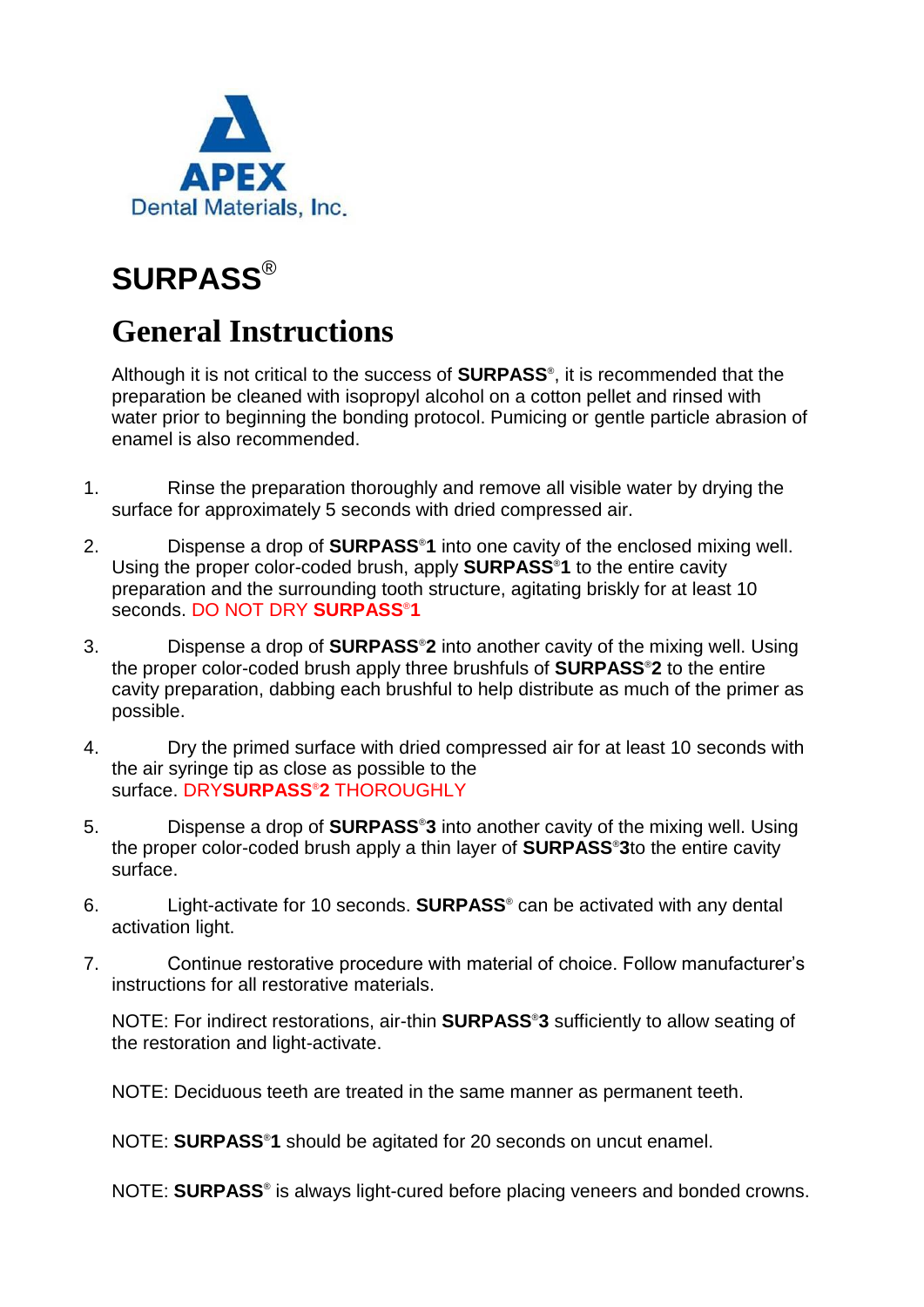### **Protocol for Delivering Indirect Restorations**

- 1. Rinse the preparation thoroughly and remove all visible water by drying the surface for approximately 5 seconds with dried compressed air.
- 2. Dispense a drop of **SURPASS**®**1** into one cavity of the enclosed mixing well. Using the proper color-coded brush, apply **SURPASS**®**1** to the entire cavity preparation and the surrounding tooth structure, agitating briskly for at least 10 seconds. DO NOT DRY **SURPASS**®**1**
- 3. Dispense a drop of **SURPASS**®**2** into another cavity of the mixing well. Using the proper color-coded brush apply three brushfuls of **SURPASS**®**2** to the entire cavity preparation, dabbing each brushful to help distribute as much of the primer as possible.
- 4. Dry the primed surface with dried compressed air for at least 10 seconds with the air syringe tip as close as possible to the surface. DRY **SURPASS**®**2**THOROUGHLY
- 5. Dispense a drop of **SURPASS**®**3** into another cavity of the mixing well. Using the proper color-coded brush apply a thin layer of **SURPASS**®**3** to the entire cavity surface. Air-thin the **SURPASS**®**3** aggressively. Final film thickness will be around  $10 - 12$  microns.
- 6. Light-activate for 10 seconds. **SURPASS**® can be activated with any dental activation light.
- **7.** Continue restorative procedure with material of choice. Follow manufacturer's instructions for all restorative materials.

# **Protocol for Metal Bonding**

- 1. Roughen the metal surface to be bonded. Ideal the surface should be microetched with 27 micron aluminum oxide powder. If micro-etching is not available the surface should be roughened with a burr.
- 2. Rinse and dry the surface.
- 3. Dispense a drop of **SURPASS**®**2** into a cavity of the mixing well. Using the proper color-coded brush apply two brushfuls of **SURPASS**®**2** to the metal surface.
- 4. Dry the primed surface with dried compressed air for at least 10 seconds with the air syringe tip as close as possible to the surface. DRY **SURPASS**®**2**THOROUGHLY
- 5. Dispense a drop of **SURPASS**®**3** into another cavity of the mixing well. Using the proper color-coded brush apply a thin layer of **SURPASS**®**3** to the entire cavity surface.
- 6. Light-activate for 10 seconds. **SURPASS**® can be activated with any dental activation light.
- 7. Continue restorative procedure with material of choice. Follow manufacturer's instructions for all restorative materials.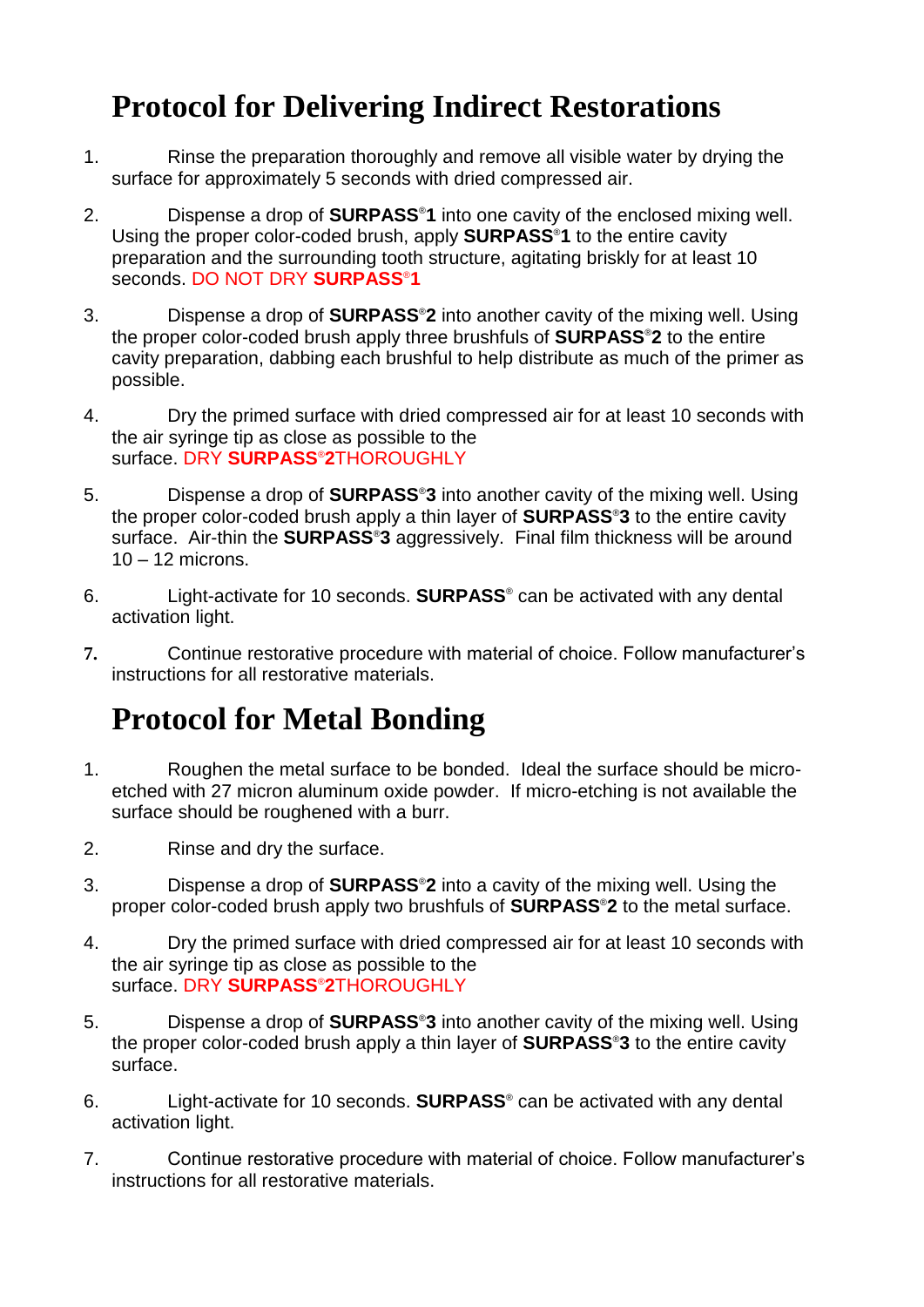### **Protocol for Bonding to Existing Composite**

- 1. Roughen the composite surface to be bonded. Ideal the surface should be micro-etched with 27 micron aluminum oxide powder. If micro-etching is not available the surface should be roughened with a burr.
- 2. Rinse and dry the surface.
- 3. Dispense a drop of **SURPASS**®**2** into a cavity of the mixing well. Using the proper color-coded brush apply two brushfuls of **SURPASS**®**2** to the metal surface.
- 4. Dry the primed surface with dried compressed air for at least 10 seconds with the air syringe tip as close as possible to the surface. DRY **SURPASS**®**2**THOROUGHLY
- 5. Dispense a drop of **SURPASS**®**3** into another cavity of the mixing well. Using the proper color-coded brush apply a thin layer of **SURPASS**®**3** to the entire cavity surface.
- 6. Light-activate for 10 seconds. **SURPASS**® can be activated with any dental activation light.
- 7. Continue restorative procedure with material of choice. Follow manufacturer's instructions for all restorative materials.

### **Protocol for the Delivery of a CAD/CAM (or Ceramic) Restoration**

#### **Preparing the Tooth:**

- 1. Rinse the preparation thoroughly and remove all visible water by drying the surface for approximately 5 seconds with dried compressed air.
- 2. Dispense a drop of **SURPASS**®**1** into one cavity of the enclosed mixing well. Using the proper color-coded brush, apply **SURPASS**®**1** to the entire cavity preparation and the surrounding tooth structure, agitating briskly for at least 10 seconds. DO NOT DRY **SURPASS**®**1**
- 3. Dispense a drop of **SURPASS**®**2** into another cavity of the mixing well. Using the proper color-coded brush apply three brushfuls of **SURPASS**®**2** to the entire cavity preparation, dabbing each brushful to help distribute as much of the primer as possible.
- 4. Dry the primed surface with dried compressed air for at least 10 seconds with the air syringe tip as close as possible to the surface. DRY **SURPASS**®**2**THOROUGHLY
- 5. Dispense a drop of **SURPASS**®**3** into another cavity of the mixing well. Using the proper color-coded brush apply a thin layer of **SURPASS**®**3** to the entire cavity surface. Airthin the **SURPASS**®**3** aggressively. Final film thickness will be around 10 – 12 microns.
- 6. Light-activate for 10 seconds. **SURPASS**® can be activated with any dental activation light.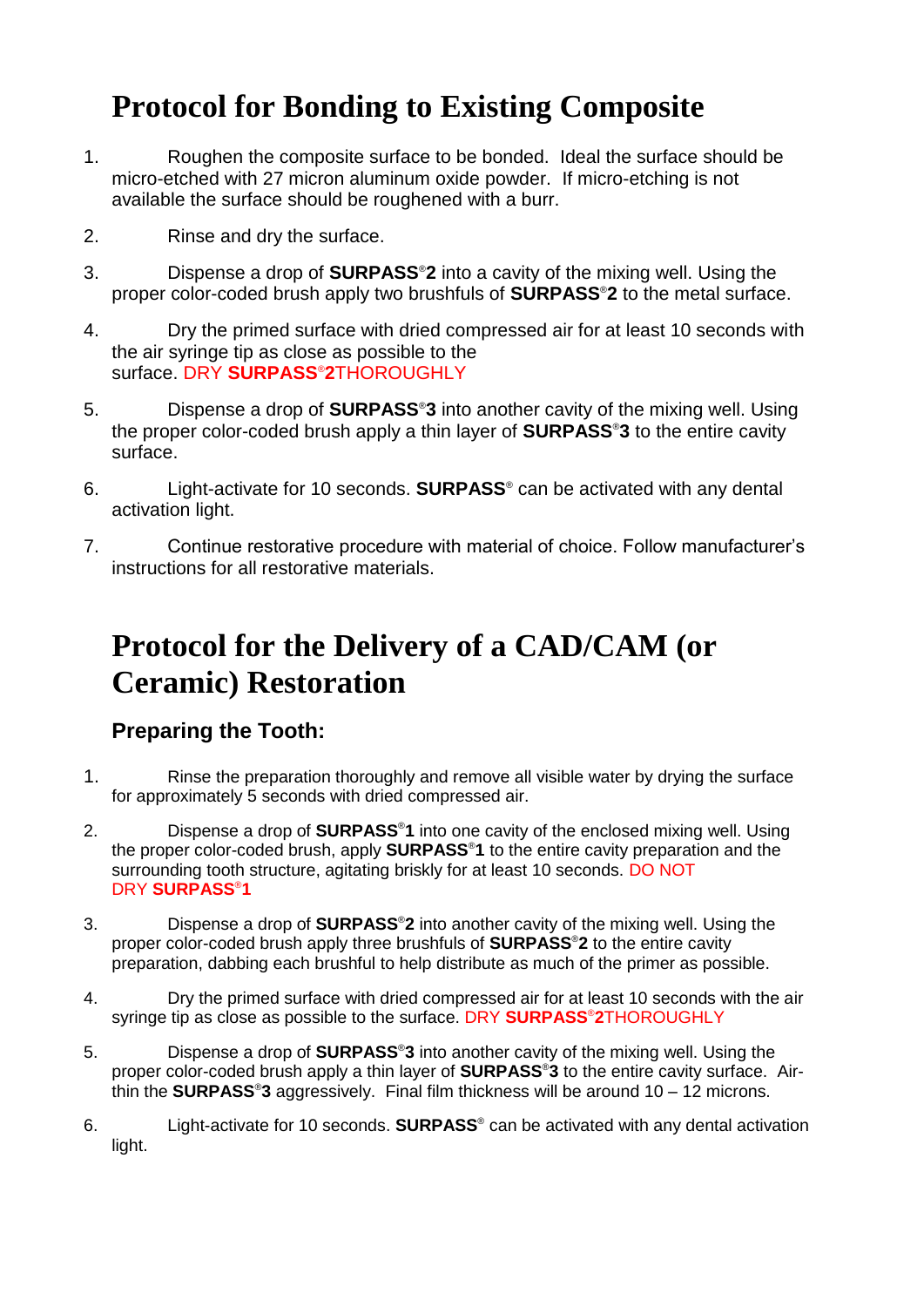### **Imaging for CEREC® Restorations:**

- 1. Wipe off the oxygen-inhibited layer with a cotton pellet soaked in either isopropyl or ethyl alcohol, rinse and dry.
- 2. Apply the scanning powder and scan the restoration.
- 3. Rinse the powder off with an air-water spray. If any powder remains it may be removed with a cotton pellet soaked with **SURPASS**®**1**, rinsed and dried.
- 4. Isolation may be removed at this time if desired or may be left in place depending on clinician's preference.

#### **Preparing the Restoration:**

It is highly recommended the restoration is lightly micro-etched (27micron aluminum oxide), rinsed and dried prior to silanation and delivery. The micro-etching not only provides additional mechanical retention but also ensure the surface is completely free from milling oils and other contaminants.

- 1. Clean the restoration thoroughly to be sure all milling oil and other contaminates are removed. This can be done with steam or very thorough cleansing with isopropyl alcohol. Water and air will not provide a sufficiently clean surface.
- 2. Using a Microtip® applicator, apply an even coating of the prepared *Interface* solution to the ceramic surface and allow to dwell for 10 seconds
- 3. Dry the *Interface* solution thoroughly (approximately 5 seconds)
- 4. Apply 2 coats of **SURPASS**®**2** to the surface, dry and light activate for 10 seconds.

#### **Delivering the Restoration:**

- 1. If isolation has been maintained, apply 2 coats of **SURPASS**®**2** to the sealed prep, dry and light activate for 10 seconds.
- 2. If isolation has not been maintained or the sealed prep has become contaminated, the sealed prep should be cleaned with a cotton pellet soaked in alcohol, rinsed and dried. Then apply 2 coats of **SURPASS**®**2** to the sealed prep, dry and light activate for 10 seconds.
- 3. **Anchor**® luting cement is then inserted either into the prep or onto the fitting surface of the restoration and the restoration is seated. As the **Anchor**® resin gels, the excess may be removed. Once the excess cement is removed, each restoration surface is light-activated for 10 seconds and the process is complete.